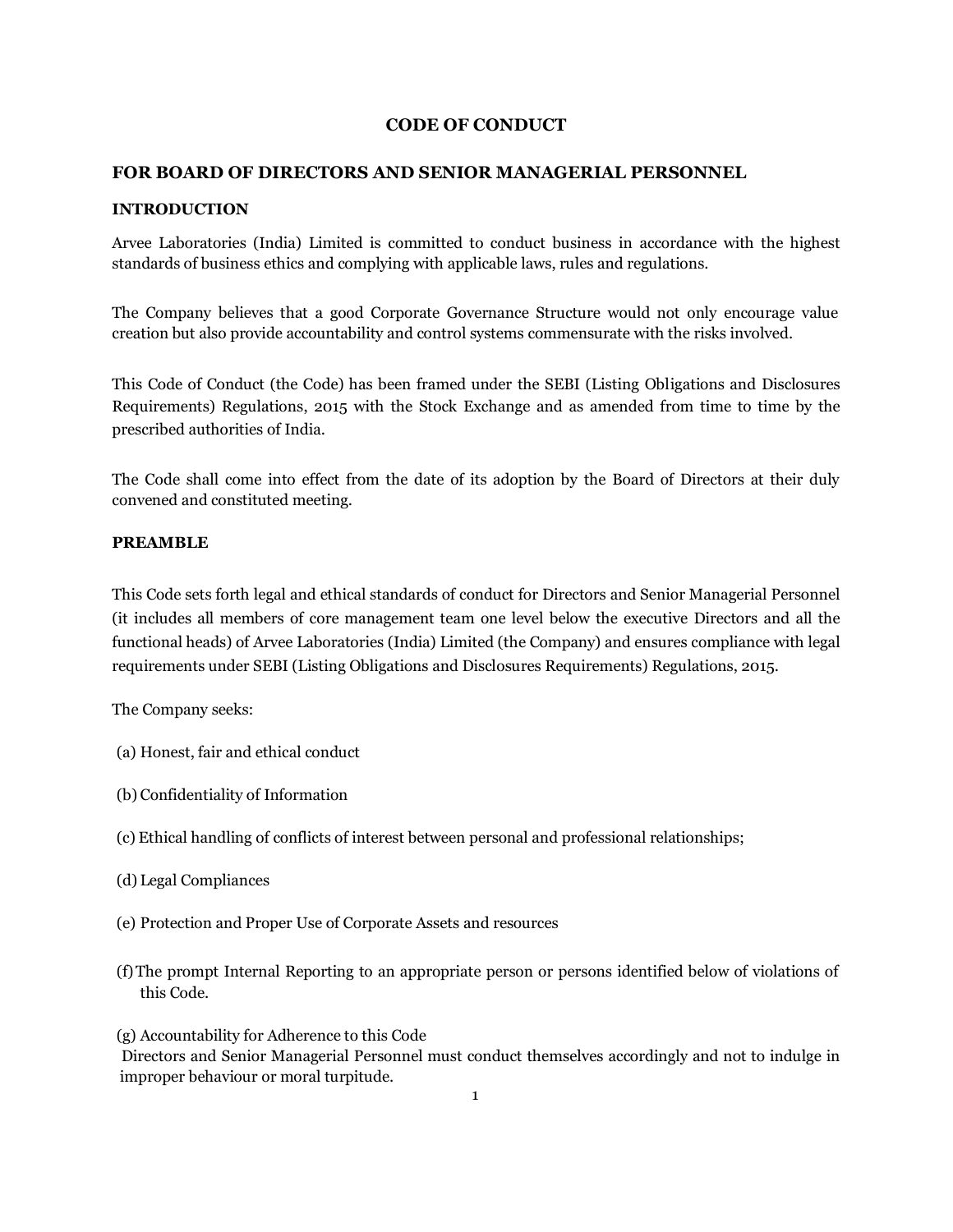## **1. HONESTY, INTEGRITY AND ACCOUNTABILITY**

Honesty, Integrity, transparency, trust and accountability all are part of the core belief of each & every activity at Arvee Laboratories (India) Limited which has been the continuing basis of its growth and allround development.

This Code of Conduct is a statement of the Company's commitment to integrity and high ethical standards moreover code of conduct define the acceptable and non-acceptable behaviour of all employees.

Obtaining of material information through unethical means, possessing trade secret information without the prescribed authority consent, or inducing such disclosures by past or present employees of other companies is prohibited.

All our Directors and Senior Managerial Personnel should possess highest personal and Professional Ethics, Integrity and Values along with accountability. They should be able to balance the legitimate interests and concerns of all Company's stakeholders in arriving at a decision, rather than advancing the interest of a particular constituency.

We are required to outperform our competition fairly and with integrity. We seek competitive advantages through superior performance and never through unethical or illegal business practices.

## **2. CONFIDENTIALITY**

Confidential Information refers to any material information which is non – public in nature or unpublished price sensitive information which may force others to change the mind-set. Any information concerning the Company's business, its customers, suppliers etc., which is not in the public domain and to which the Director and Senior Managerial Personnel has access or possesses such information, must be considered confidential.

Such information shall include but is not limited to:

- A. Any improvements and innovations, whether patentable or copyrightable or otherwise.
- B. Methods, processes and techniques.
- C. Personnel data (Management or otherwise).
- D. Financial, pricing and accounting data.
- E. Client's data or any material information related to proposed or past clients.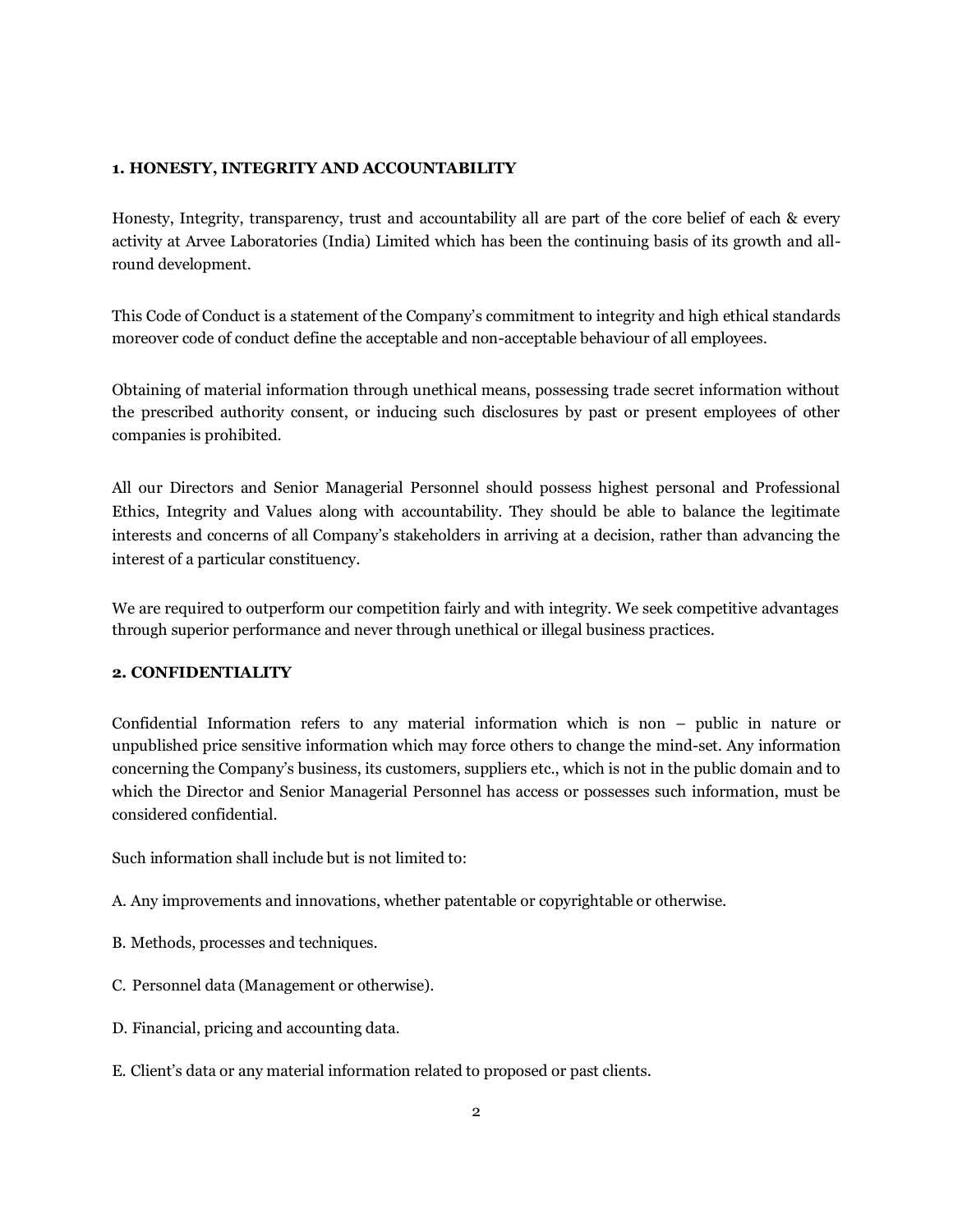- F. Results of regulatory inspections/audits
- G. Business plans and updates to business plans
- H. Potential acquisitions, licenses or other business deals
- I.Potential equity interests
- J. Regulatory filings and approval data

K. Marketing and sales information Apart from Statutory disclosures and other disclosure with Board consent any disclosure of confidential information about the company's business, whether intentional or accidental, can adversely affect the financial stability and competitive position of Arvee Laboratories (India) Limited. Hence, disclosure of any such information is prohibited. Disclosure of any information on proceedings of Board Meetings/Committee Meetings Internal Meetings, and disclosures of forwardlooking statements is prohibited. In case any such disclosure has to be made it has to be approved by the Management and shall be combined with cautionary statements, wherever required.

### **3. LEGAL COMPLIANCE**

The Directors and Senior Managerial Personnel are responsible for Company's adherence to statutory and legal/regulatory requirement(s) as applicable to the business of the Company and also monitor company's compliance with the Corporate Governance Regulations. They must, from time to time, recommend to the Board any suggestions for all such matters and on any corrective measures to be taken. The Directors and Senior Managerial Personnel should also ensure company's compliance with the Listing and other legal requirements relating to financial statements.

The Company cannot accept practices which are unlawful or may be damaging to its reputation. The Directors and Senior Managerial Personnel shall extend full cooperation to regulatory authorities, and disclose information as may be required.

In the event the implication of any law is not clear, the Company's Legal Department or compliance officer shall be consulted for advice.

### **4. CONFLICTS OF INTEREST**

A conflict of interest exists where the interests or benefits of one person or entity contradict or litigate with the interests or benefits of the Company. The following pertains to all conflicts of interest other than those relating to transactions between Arvee Laboratories (India) Limited and its affiliates/subsidiaries. Conflicts of interest is said to arise in the following circumstances:

A. Personal or family financial interest has an influence on the work for the company;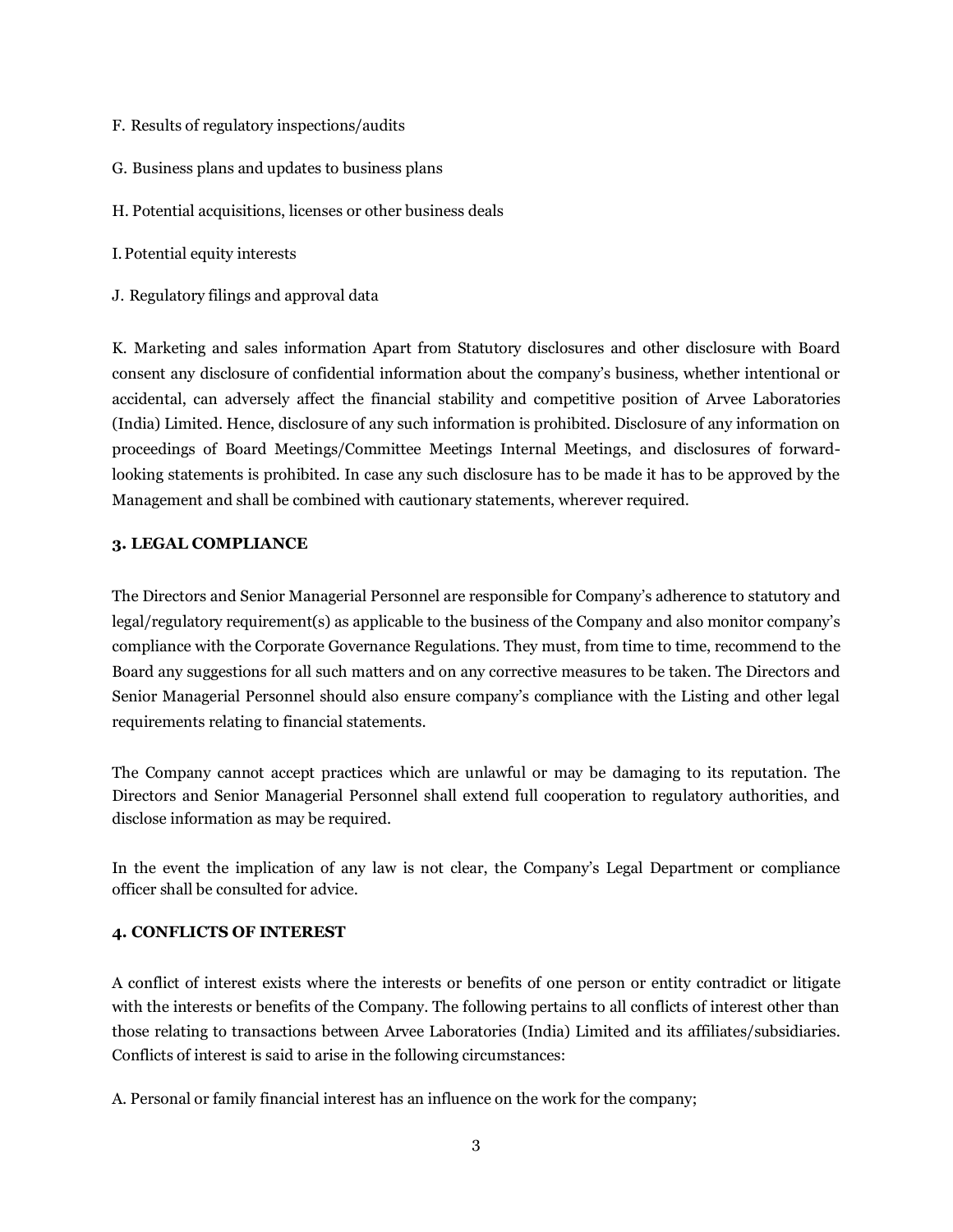- B. There exist possibilities where the personnel's decisions or work may be based on influential factors like gifts, loans or unusual hospitality which confines him/her from fulfilling his/her duties and responsibilities towards the company objectively and effectively. Duties and responsibilities of the Directors and Senior Managerial Personnel with regards to conflicts of interest;
- C. It is the duty of a Director and Senior Management, while dealing on behalf or with the Company, to avoid any influences that interfere in a biding with their responsibilities towards the company and to disclose actual or any apparent conflicts of interest immediately.
- D. They shall always put the interest of the Company before their personal interests.
- E. They are prohibited from accepting simultaneous employment or any favours from any of the suppliers, customers, developers or competitors of the Company, or from taking part in any activity that enhances or supports a competitor's position.
- F. Creating or selling any product or services that compete with the company shall be considered to be against the policy of the Company.
- G. They shall be abstained from discussion and voting on any matter in which they have or may have a conflict of interest
- H. It is responsibility of the individual to disclose any material transaction or relationship that gives rise to or reasonably could be expected to give rise to a conflict of interest to the Compliance Officer.

The Board of Directors or any authorized Director shall be responsible for determining whether such transaction or relationship constitutes a conflict of interest.

To list and clearly define all the circumstances/situations giving rise to conflicts of interest is not possible as it varies from situation to situation, so if one has any question or doubt for that matter, one shall consult with the Compliance Officer.

### **5. DECLARATIONS TO THE BOARD**

A Board Member does not take membership of more than such number of committees or act as Chairman of more than such number of committees across all companies as is prescribed under applicable law or Regulations of Regulations of SEBI (Listing Obligation and Disclosure Requirements) Regulations, 2015. Every Board Member informs the Board of all such membership at the beginning of each financial year and also of every change as and when they take place. The Board Members and the Senior Management team informs their equity holding in the company and any changes that may take place and do not indulge in any trading of the securities of the company which would come within the purview of the Company's Insider Trading Regulations. In case of any agreement or contract which is or shall be entered into by and between two corporate entities, in which a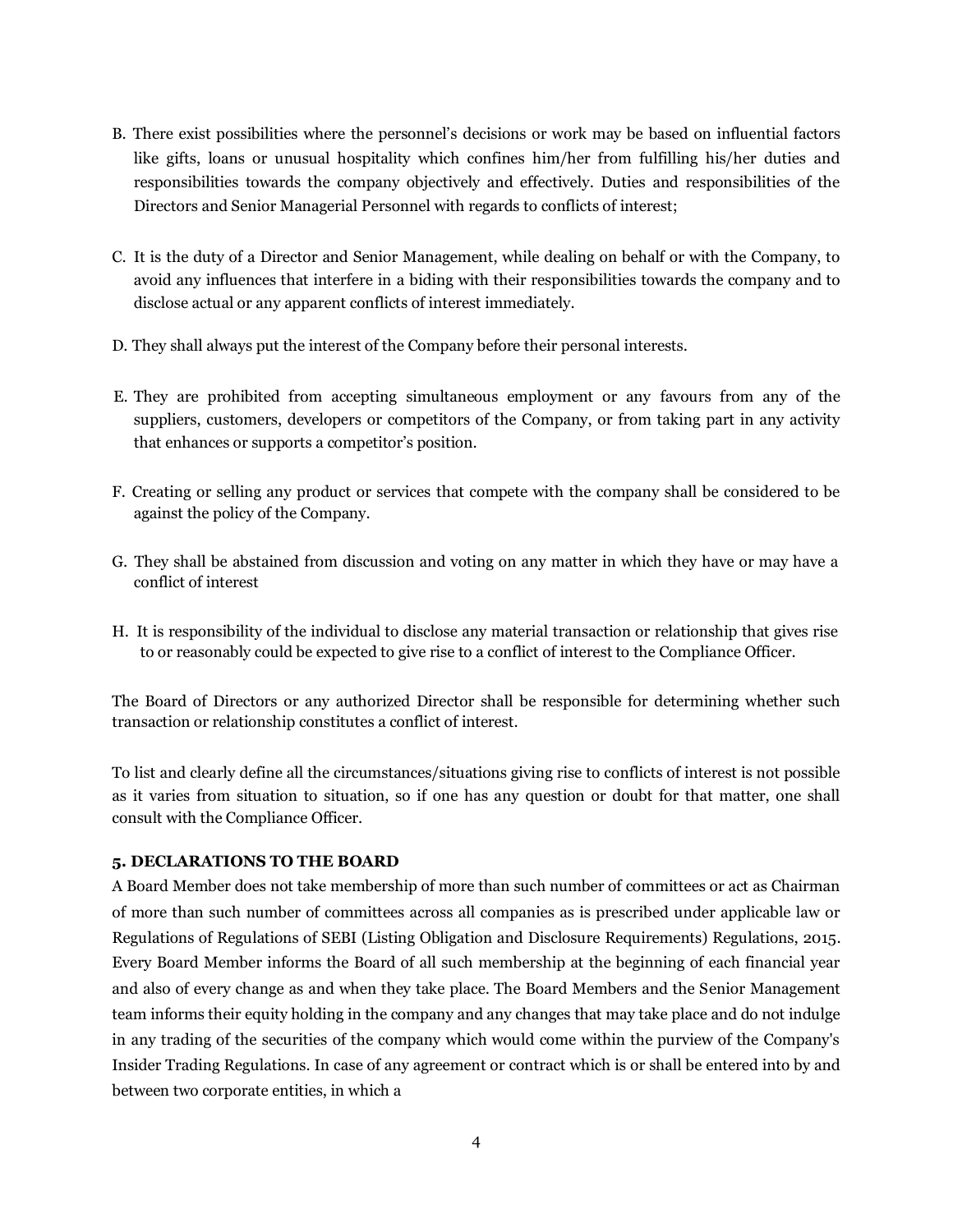Director is interested, the Director forthwith draws the attention of the Board about the fact and does not participate in the deliberations nor vote on the resolution relating to the same.

### 6**. USE OF COMPANY'S ASSETS AND NAME**

Proper care should be exercised to ensure that the use of Company's assets is reasonable and there is no wastage. It is the responsibility of the Directors and Senior Managerial Personnel to protect the assets and proprietary information of the Company and ensure that the same are used only for business purposes of the Company. Any suspected incident or fraud or mismanagement of the assets of the Company should be immediately reported to the Chairman or Managing Director or Company Secretary of the Company.

Under no circumstances they should misuse Company's facilities which include tangible assets as well as intangible assets such as systems, proprietary information, intellectual property, and relationships with the clients. The use of Company's name, property and trademark should be strictly for the Company's business purpose and shall not, under any circumstances, be used for their personal interest.

It must be ensured that the equipment/ facilities/ amenities provided to them by the Company for discharge of their duties in terms of their employment are used with proper care and diligence and return the possession thereof upon their resignation, termination or retirement from the services of the Company, as the case may be.

### **7. RECORD KEEPING**

The company requires keeping correct, true and accurate records of all its accounting and other information. It is necessary that all its employees should report correct information to its senior executives and should not misguide them. All books, records and accounting of the company must reflect accurate and true position of the activities and status of the company, no misleading information should be there. Records we always retained or destroyed according to the Company's record retention policies and applicable law. In accordance with those policies, in the event of threatened or actual claims, litigation or governmental investigation, please consult the Company's Legal Department regarding retention or destruction of any related materials. Confidential Information

### **8. GIFTS AND DONATIONS**

Any form of gifts or personal favours from the suppliers and to the customers should not be entertained or be offered as the case may be, as the same shall be considered to be violating the policies of the Company. Acceptance or Offering of any such gifts and donations leads to unfair trade practices and will be considered to be highly unethical.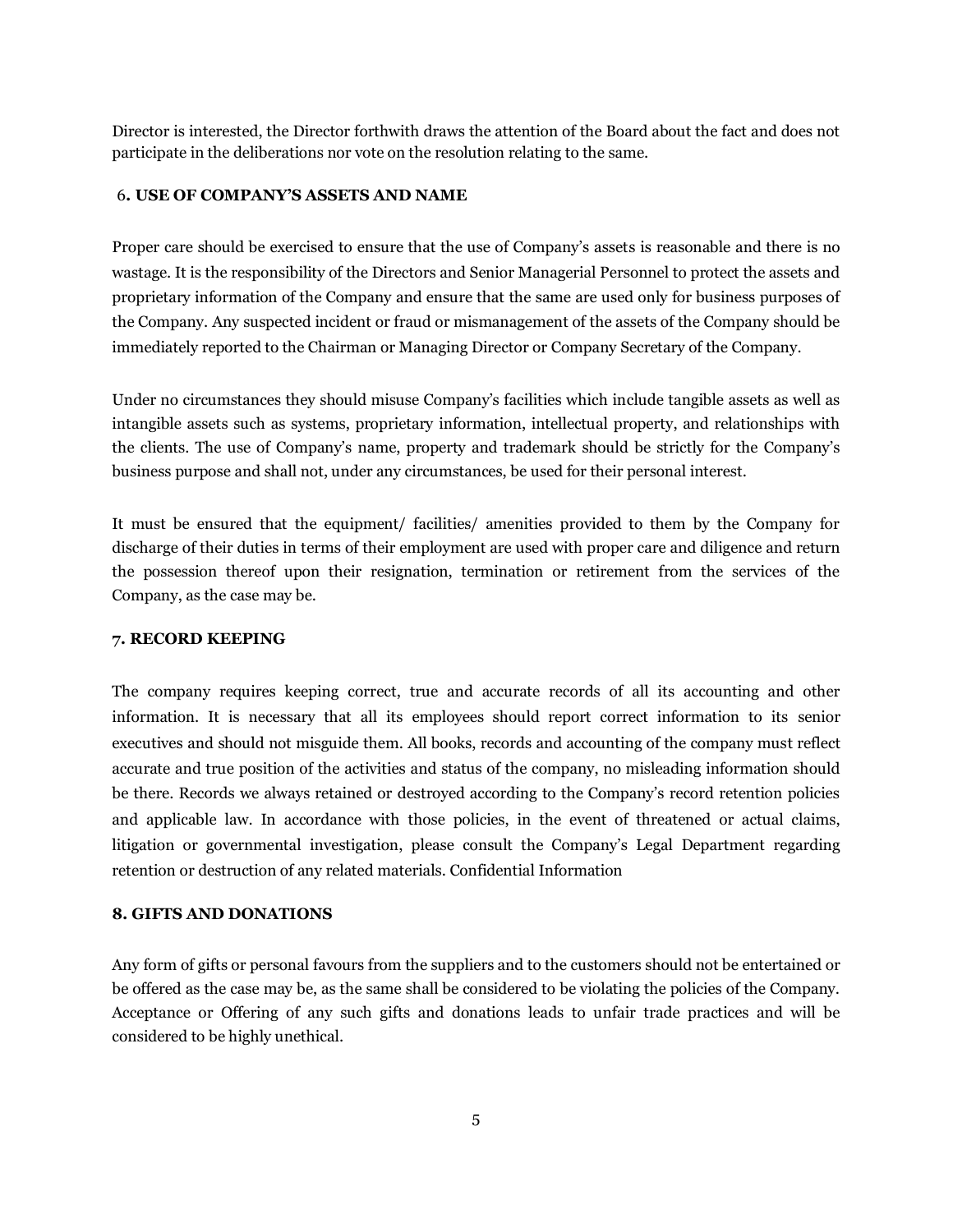The Directors and Senior Managerial Personnel should be careful that this rule is not violated by anyone as its violation shall be considered as unlawful and illegal and will have an adverse effect on the financial status and reputation of Arvee Laboratories (India) Limited.

The Company shall cooperate with governmental authorities in efforts to eliminate all forms of bribery, fraud and corruption. The Company shall not be liable to any obligations arising as a result of any such serious breach of discipline and the recipient or provider of any gifts shall be held personally liable for such act. Information about any such acts should be immediately reported to the Chairman or the Compliance Officer or Company secretary.

It shall be noted that this does not restrain from acceptance of gifts of items which are customary in nature or associated with festivals provided full disclosure of the same is made. Also, accepting or offering courtesies or invitations to social or sports events which are considered customary and are in keeping good business ethics so long as no obligation is involved shall not be considered to be against the policy.

# **9. REPORTING OF ILLEGAL ACT OR MISCONDUCT**

The Directors & Senior Managerial Personnel are considered to be the first line of defence against civil or criminal liability and unethical business practice. They should observe or become aware of any illegal, unethical or otherwise improper conduct. Any act which could have an impact on the reputation of the Company, whether by an employee, supervisor, client, consultant, agent, supplier or other third party, they must promptly notify the same to the Chief Executive.

Every employee of Arvee Laboratories (India) Limited shall, without fear of retaliation, make a protected disclosure under the whistle-blower policy of the Company, when she / he becomes aware of any actual or possible non-adherence or violation of laws, rules, regulations or unethical conduct or an event of misconduct, act of misdemeanour or act not in the Company's interest.

## **10. SUSTAINABLE DEVEOPMENT**

The Company believes in sustainable development and is committed to be a responsible corporate citizen for the development of society; Moreover, Arvee Laboratories (India) Limited is creating awareness in the society at large.

To achieve this objective, the business and operations of the Company shall be conducted in an environmentally friendly manner and provide a safe and healthy working environment to its employees.

Particular attention should be paid to training of the employees to increase safety awareness and adoption of safe working methods, particularly designed to prevent serious accidents. It is the responsibility of all Directors and Senior Managerial Personnel to ensure compliance with all applicable environmental, safety and health laws and regulations and internal policies.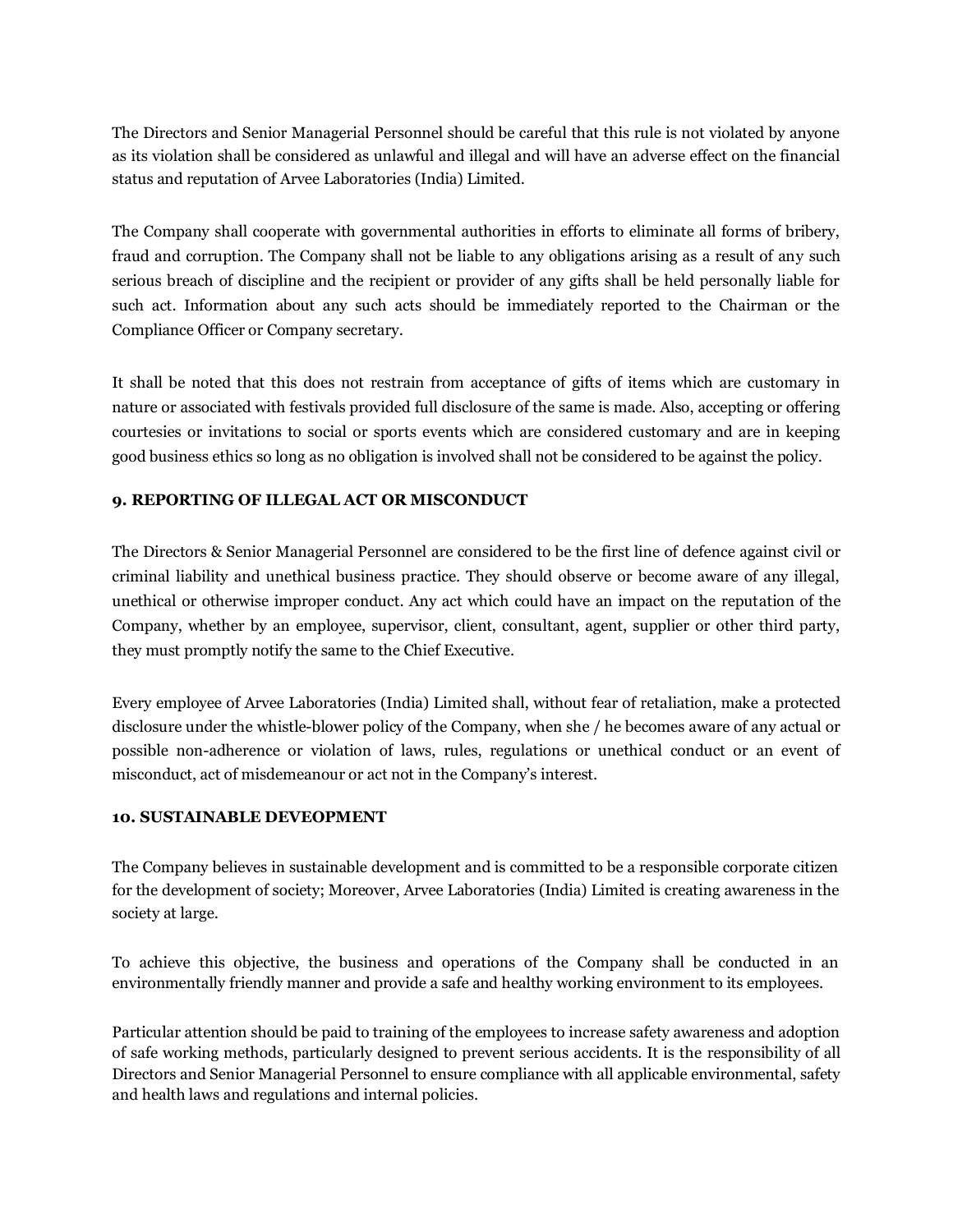#### **11. INSIDER TRADING**

The Directors and senior management endeavour to ensure compliance with all applicable laws, rules, and regulations applicable to the Company. Transactions, directly or indirectly, involving securities of the Company is not undertaken without complying with Code of Conduct for Prohibition of Insider Trading. Any information relating to company which is non-public information is not disclosed by anyone who so ever having knowledge of such information to any other person. Any investment decisions taken on behalf of the information collected from inside the company are not only unethical but also illegal and shall be prosecuted for the same by the government agencies.

## **12. ADHERENCE WITH THE CODE OF CONDUCT**

The Directors and Senior Managerial Personnel should abide by the duties and responsibilities as mentioned in this code and the code must be taken seriously by all the concerned persons as it is important to the Company. The Code does not specifically address every potential form of unacceptable conduct, and it is expected that Directors / Management Personnel will exercise good judgment in compliance with the principles set out in this Code.

The Directors and Senior Managerial Personnel must ensure that there are no violations of this code and if any violations do take place, disciplinary action, as deemed suitable by the Company, shall be taken.

The Directors and Senior Managerial Personnel shall affirm compliance with this code on an annual basis.

## **13. WAIVER OF THE CODE, AMENDMENTS AND MODIFICATIONS**

This code is subject to changes as per the applicable legal amendments and requirement as per the stock exchange's regulations. The company has the right to amend, alter, modify and terminate this code without giving any reason or in some particular exceptional case along with notice. The Company shall make public disclosure as and to the extent required by applicable laws, rules and regulations, of amendments of this Code.

The Board shall not grant waivers to this Code. However, the Company may waive any one or more of the provisions of the code for any Key Managerial Personnel subject to approval of board of directors of company.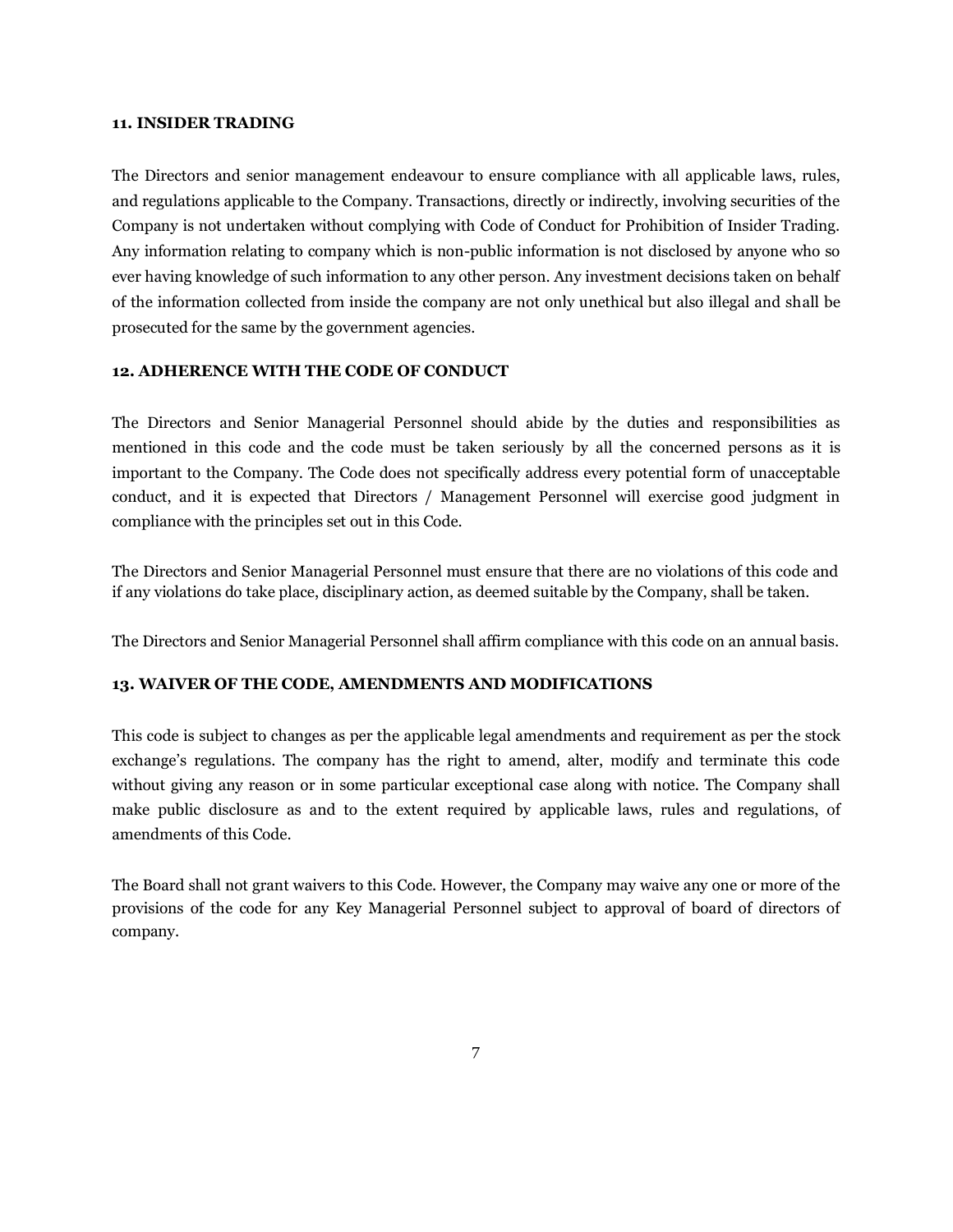## **14. DUTIES OF INDEPENDENT DIRECTORS**

Pursuant to section 149(6) & (7) read with Companies (Appointment and Qualification of Directors) Rules 2014 along with Schedule IV for Code of Independent Directors and the recent amendments made by SEBI in Listing Regulations, the Independent Directors shall adhere to the duties as follows –

- (1) Undertake appropriate induction and regularly update and refresh their skills, knowledge and familiarity with the company;
- (2) Seek appropriate clarification or amplification of information and, where necessary, take and follow appropriate professional advice and opinion of outside experts at the expense of the company;
- (3) Strive to attend all meetings of the Board of Directors and of the Board committees of which he is a member;
- (4) Participate constructively and actively in the committees of the Board in which they are chairpersons or members;
- (5) Strive to attend the general meetings of the company;
- (6) Where they have concerns about the running of the company or a proposed action, ensure that these are addressed by the Board and, to the extent that they are not resolved, insist that their concerns are recorded in the minutes of the Board meeting;
- (7) Keep themselves well informed about the company and the external environment in which it operates;
- (8) Not to unfairly obstruct the functioning of an otherwise proper Board or committee of the Board;
- (9) Pay sufficient attention and ensure that adequate deliberations are held before approving related party transactions and assure themselves that the same are in the interest of the company;
- (10) Ascertain and ensure that the company has an adequate and functional vigil mechanism and to ensure that the interests of a person who uses such mechanism are not prejudicially affected on account of such use;
- (11) Report concerns about unethical behaviour, actual or suspected fraud or violation of the company's code of conduct or ethics policy;
- (12) Acting within his authority, assist in protecting the legitimate interests of the company, shareholders and its employees;